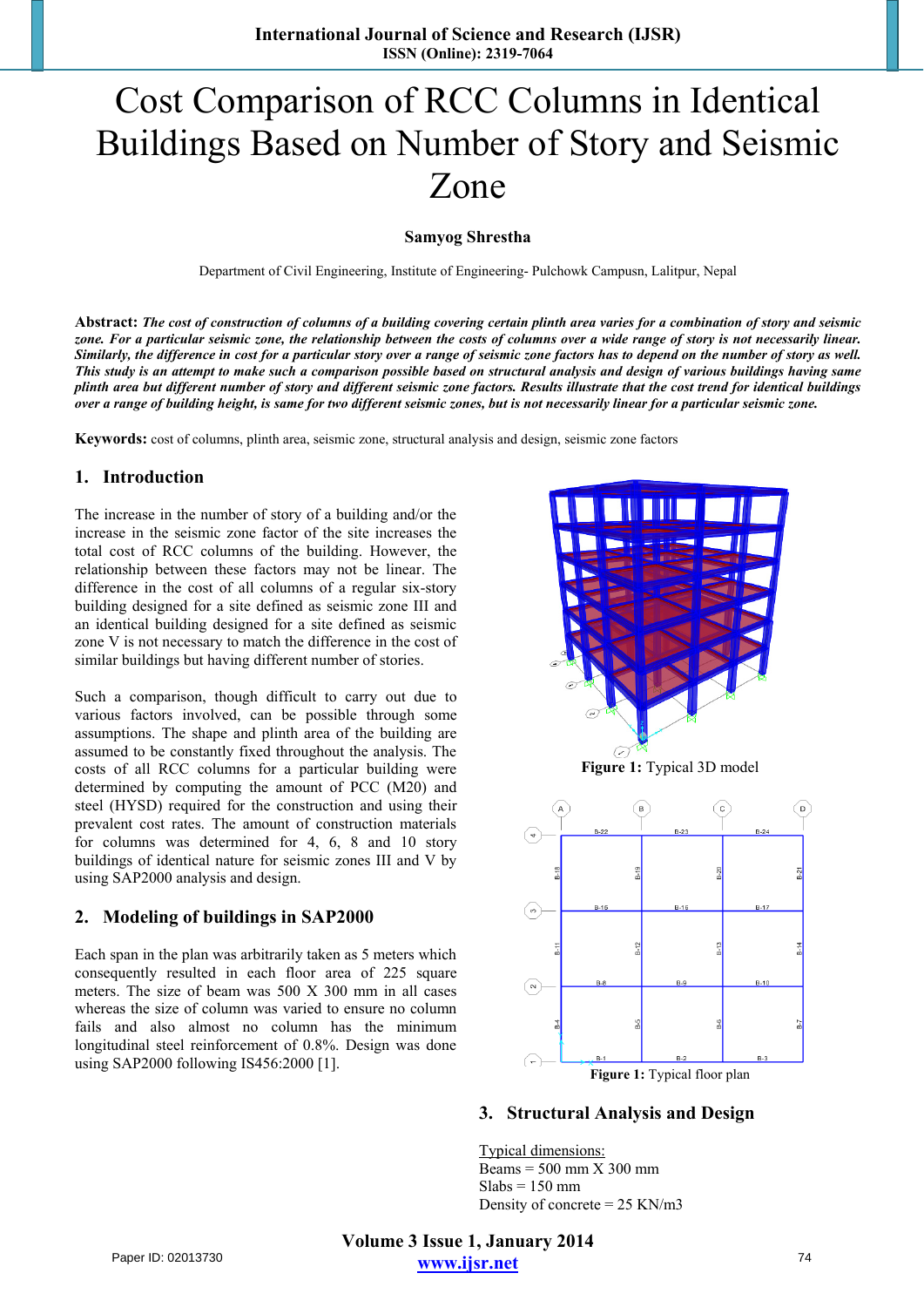Floor finish  $= 1$  KN/m2 External wall thickness = 230 mm Percentage of openings  $= 25\%$ Parapet wall thickness = 230 mm Height of parapet wall  $= 1$  m Density of brick  $= 20$  KN/m3 Typical material property: Concrete grade  $= M20$ Reinforcement steel =  $HYSD$  (Fe415)

#### Typical load calculation:

**Table 1:** Typical dead and live load

| Dead load and Live load |                                         |             |  |  |  |  |
|-------------------------|-----------------------------------------|-------------|--|--|--|--|
| Beam                    | auto-assigned by SAP2000                | all beams   |  |  |  |  |
| Column                  | auto-assigned by SAP2000                | all columns |  |  |  |  |
| Slab DL                 | $4.75$ KN/m <sup>2</sup> two way slab   | all slabs   |  |  |  |  |
| Slab LL                 | $\frac{3 \text{ KN}}{m^2}$ two way slab | all slabs   |  |  |  |  |
| Wall load               | story 1 to $5 = 11.04$ KN/m on beams    | external 12 |  |  |  |  |
|                         | story $6 = 4.6$ KN/m on beams           | beams       |  |  |  |  |

Seismic load calculation for 6 story building in zone V: The seismic load calculation was done based on IS1893 (Part 1): 2002 [2]. The calculation table and seismic load distribution diagram for a 6 story building in seismic zone V is given below [3]-[5].

**Table 2:** Base shear distribution for 6-storyed building in seismic zone V

| Seismic zone factor Z<br>0.36            |                                  |                                                      |                 |       |        |      |  |
|------------------------------------------|----------------------------------|------------------------------------------------------|-----------------|-------|--------|------|--|
|                                          |                                  |                                                      |                 |       |        |      |  |
|                                          |                                  | Importance factor I                                  |                 |       | 1.00   |      |  |
|                                          |                                  | Response reduction factor R                          |                 |       | 5.00   |      |  |
|                                          |                                  | Height of the building h                             |                 | 19.20 |        | m    |  |
|                                          |                                  | Soil                                                 |                 |       | Medium |      |  |
|                                          |                                  | Time period of the building T                        |                 |       | 0.69   | sec  |  |
|                                          |                                  | Basic seismic coefficient $S_a/g$                    |                 |       | 1.98   |      |  |
|                                          |                                  | Design horizontal seismic coefficient A <sub>h</sub> |                 |       | 0.07   |      |  |
|                                          | Seismic weight of the building W | 13875                                                |                 | KN    |        |      |  |
|                                          |                                  | Base shear $Vb$                                      |                 |       | 988    | ΚN   |  |
| Story                                    | $h_i(m)$                         | $W_i$ (KN)                                           | $W_i^*h_i^*h_i$ |       |        | (KN) |  |
|                                          | 3.2                              | 2350                                                 | 24063           |       |        |      |  |
| $\overline{2}$                           | 6.4<br>96252<br>2350             |                                                      |                 |       |        | 45   |  |
| $\overline{3}$<br>9.6<br>2350<br>216567  |                                  |                                                      |                 |       |        | 101  |  |
| $\overline{4}$<br>12.8<br>2350<br>385008 |                                  |                                                      |                 |       |        | 180  |  |
| 5                                        | 16.0<br>601574<br>2350           |                                                      |                 |       |        | 282  |  |
| 6                                        | 19.2<br>783710<br>2126           |                                                      |                 |       |        | 367  |  |
|                                          |                                  | 13875                                                | 2107174         |       |        | 988  |  |





# **4. Design Summary**

The design output from SAP2000 was used to determine the area of longitudinal reinforcement bars required for each column in a particular building. Individual area of steel was added to obtain the total. The volume of concrete was calculated in gross without reducing the space occupied by steel bars. The design summary for 4, 6, 8 and 10 story buildings at seismic zone III and V is shown in tables 3-6  $[6]$ , $[7]$ .

| <b>rapic 9.</b> Design summary for $\pm$ -story cd building |        |                 |                       |                                                       |                 |  |  |  |
|-------------------------------------------------------------|--------|-----------------|-----------------------|-------------------------------------------------------|-----------------|--|--|--|
| Zone V                                                      |        |                 | Zone III              |                                                       |                 |  |  |  |
|                                                             |        |                 |                       | Column size No. of stories Column size No. of stories |                 |  |  |  |
| $0.4*0.4$                                                   |        |                 | $0.3*0.3$             |                                                       |                 |  |  |  |
| <b>Total PCC</b>                                            | 32.77  | m <sup>3</sup>  | Total PCC             | 18.43                                                 | m <sup>3</sup>  |  |  |  |
| Total $A_{st}$                                              | 162701 | mm <sup>2</sup> | Total A <sub>st</sub> | 154071                                                | mm <sup>2</sup> |  |  |  |
| Story height                                                | 3.2    | m               | Story height          | 3.2                                                   | m               |  |  |  |
|                                                             | 0.521  | $\mathrm{m}^3$  |                       | 0.493                                                 | m <sup>3</sup>  |  |  |  |
| Total steel                                                 | 4061   | kg              | Total steel           | 3846                                                  | kg              |  |  |  |
|                                                             | 4.06   | tons            |                       | 3.85                                                  | tons            |  |  |  |

**Table 3:** Design summary for 4-storyed building

**Table 4:** Design summary for 6-storyed building

| Zone V           |                         |                | Zone III              |                                           |                |  |
|------------------|-------------------------|----------------|-----------------------|-------------------------------------------|----------------|--|
| Column<br>size   |                         |                |                       | No. of stories Column size No. of stories |                |  |
| $0.4*0.4$        | 6                       |                | $0.4*0.4$             | 2                                         |                |  |
|                  |                         |                | $0.3*0.3$             |                                           |                |  |
| <b>Total PCC</b> | m <sup>3</sup><br>49.15 |                | <b>Total PCC</b>      | 34.82                                     | m <sup>3</sup> |  |
| Total $A_{st}$   | 333317                  | mm             | Total A <sub>st</sub> | 235901                                    | mm             |  |
| Story height     | 3.2<br>m                |                | Story height          | 3.2                                       | m              |  |
|                  | 1.067                   | m <sup>3</sup> |                       | 0.755                                     | m <sup>2</sup> |  |
| Total steel      | 8320                    | kg             | Total steel           | 5888                                      | kg             |  |
|                  | 8.32                    | tons           |                       | 5.89                                      | tons           |  |

**Table 5:** Design summary for 8-storyed building

| Zone V                 |                                           |                | Zone III         |        |                 |  |
|------------------------|-------------------------------------------|----------------|------------------|--------|-----------------|--|
| Column<br>size         | No. of stories Column size No. of stories |                |                  |        |                 |  |
| $0.4*0.4$              | 8                                         |                | $0.4*0.4$        |        |                 |  |
|                        |                                           |                | $0.3*0.3$        |        |                 |  |
| <b>Total PCC</b>       | 65.54                                     | m <sup>3</sup> | <b>Total PCC</b> | 51.20  | m <sup>-</sup>  |  |
| Total $A_{st}$         | 547091                                    | mm             | Total $A_{st}$   | 345578 | mm <sup>-</sup> |  |
| <b>Story</b><br>height | 3.2                                       | m              | Story height     | 3.2    | m               |  |
|                        | 1.751                                     | m <sup>3</sup> |                  | 1.106  | m <sup>3</sup>  |  |
| Total steel            | 13655                                     | kg             | Total steel      | 8626   | kg              |  |
|                        | 13.66<br>tons                             |                |                  | 8.63   | tons            |  |

|                  | Zone V                        |                 | Zone III         |                                                       |                 |  |  |
|------------------|-------------------------------|-----------------|------------------|-------------------------------------------------------|-----------------|--|--|
|                  |                               |                 |                  | Column size No. of stories Column size No. of stories |                 |  |  |
| $0.5*0.5$        | $\mathfrak{D}_{\mathfrak{p}}$ |                 | $0.4*0.4$        |                                                       |                 |  |  |
| $0.4*0.4$        | 8                             |                 | $0.3*0.3$        |                                                       |                 |  |  |
| <b>Total PCC</b> | m <sup>3</sup><br>91.14       |                 | <b>Total PCC</b> | 67.58                                                 | m <sup>3</sup>  |  |  |
| Total $A_{st}$   | 722726                        | mm <sup>2</sup> | Total $A_{st}$   | 516629                                                | mm <sup>2</sup> |  |  |
| Story height     | 3.2                           | m               | Story height     | 3.2                                                   | m               |  |  |
|                  | 2.313                         | m <sup>3</sup>  |                  | 1.653                                                 | m <sup>3</sup>  |  |  |
| Total steel      | 18039                         | kg              | Total steel      | 12895                                                 | kg              |  |  |
|                  | 18.04                         | tons            |                  | 12.90                                                 | tons            |  |  |